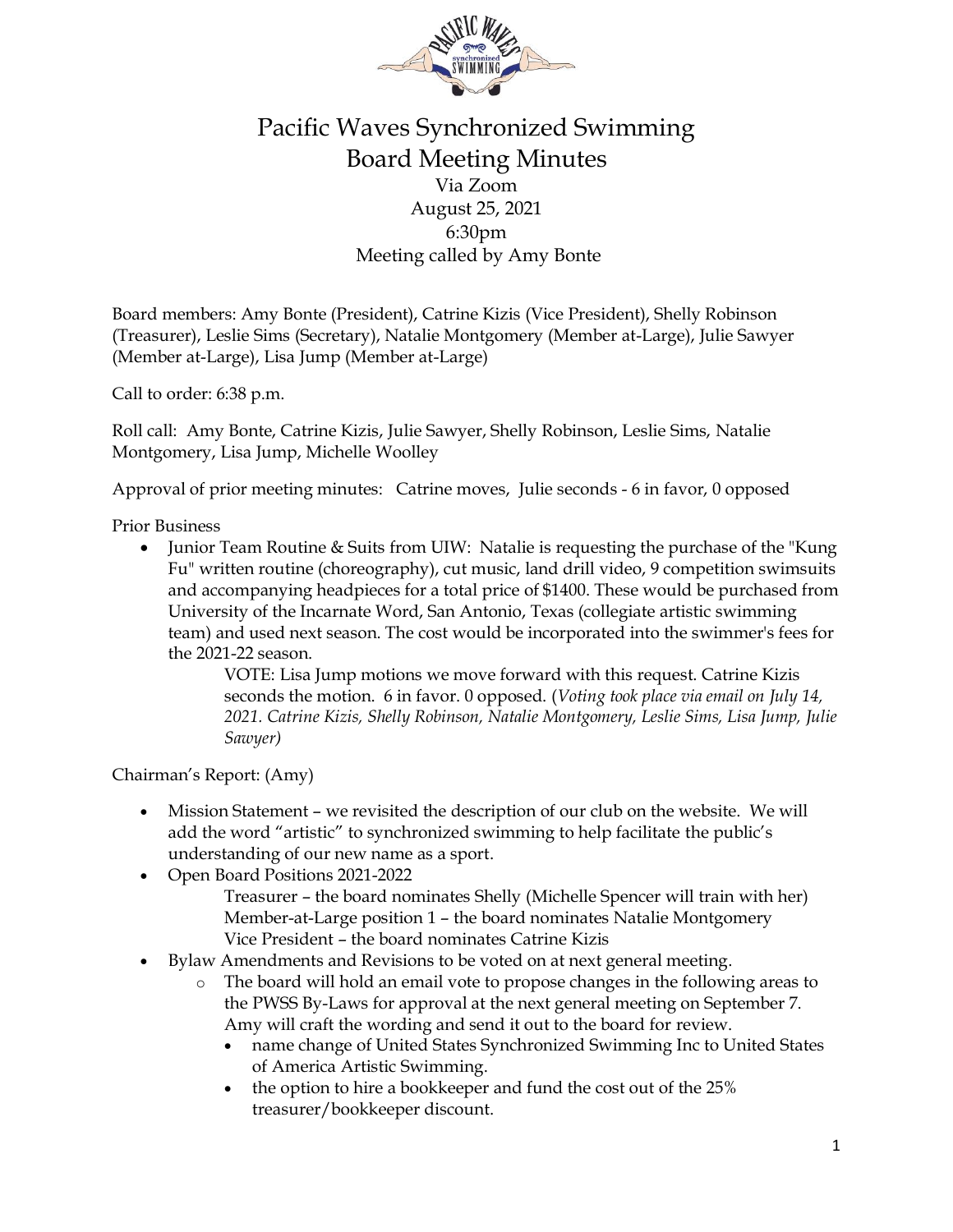

- changes to the "no compensation" expectation for board members.
- Handbook Amendment and Revisions
	- o Leslie moves to collect a separate signed Financial Commitment form to pay all fees through the end of the season.
		- VOTE: Catrine seconds. 6 in favor, 0 opposed.
	- o Natalie moves that we change the handbook to state we have the right to publish videos/photos unless we have received a signed opt-out form.

VOTE: Julie seconds. 6 in favor, 0 opposed.

- o Options to submit signed forms will include e-signature, photo, or paper.
- Calendar:
	- o General Meetings- required Biannually (2x)
	- o Consider holding Parent Meetings- monthly or quarterly (new parent orientation and refresher for old parents, how to knox, meet season expectations, etc.)
	- o Board Meetings (recurring dates)-meetings take place around the 3rd Saturday of the month.
- SafeSport Training Board Members tabled until a later meeting.
- Newsletter possibly starting back up in November.

Head Coach Report: (Natalie)

- Summer Debrief- JO's, Conditioning, Beginner Camp (10 swimmers total) & Judges Training: 10 swimmers attended the beginner camps. Judges Training was not attend by anyone. Catrine will try to offer another session in November.
- Pool Availability 2021-22
	- o FWCC is taking way one lane on Tuesday (Monday Saturday) time frame is 4:30-7:00pm.
	- o Masters at Marine Hills T-W-Th. The price has dropped to \$12 per lane. Starting in September, Masters will only practice one time at Marine Hills per week.
	- o Gig Harbor Peninsula Pool- pending
	- o KCAC currently not available. The dive tank is broken and waiting for a delayed part.
- Coaches 2021-22
	- o Leslie may re-start Fit N Sync after nationals.
	- o Coach Emily will only be a sub. She may be moving. Would consider Novices if she stays.
	- o Yuliya is not available. Sub only.
	- o Freya will help coach novice and intermediate until September 22 . After that, sub.
	- o Kate willing to coach 3 days per week.
	- o Lindsey and Natalie are open to coach.
	- o Janae will continue with lessons and assist with novices.
- Practice & Event Schedules (tentative)
	- o Sept. 7th parent mtg on Zoom/practice locations
	- o Trials October 2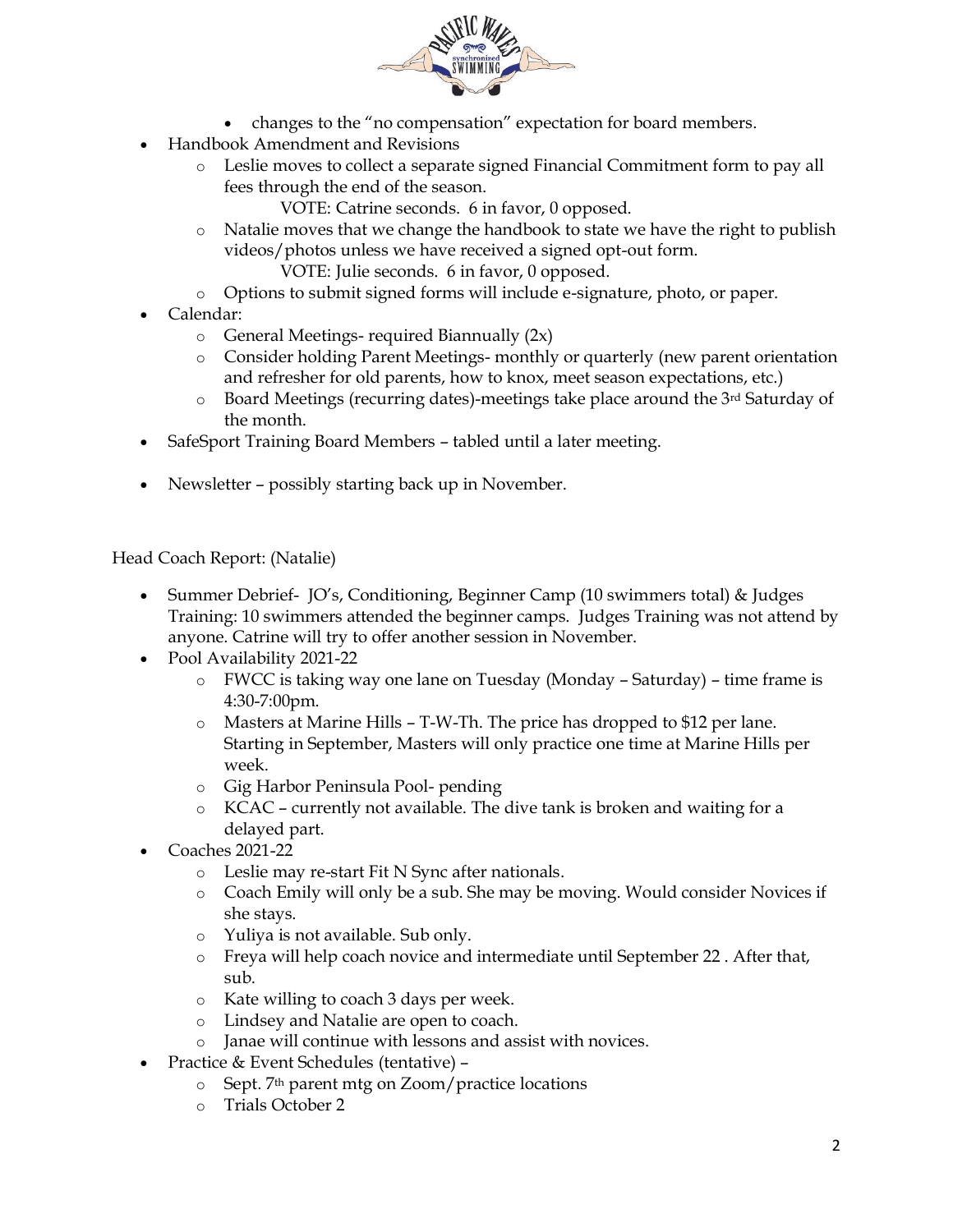

- $\circ$  10/5 Mod Pizza fundraiser (the more people who come, the more we earn– goal setting)
- o USAAS Convention
- o All-Star Camp
- o Masters Nationals
- o 10/30 Levels testing
- o Barb clinic in Dec
- COVID-19 Protocols
	- o PWSS Covid Waiver for swimmers will need to be signed again this year.
	- o We continue to rotate our swimmers between land and water to limit proximity of swimmers. Masks are required again in the pool facility.
	- o We will continue to follow guidance from the CDC, state and counties and will update our plans.
	- o Natalie will ask FWCC if parents are allowed in to watch.
- USAAS Membership enrollment-Sports Engine is updated. Natalie will send the link to each swimmer to input data and pay for their membership.
- Team Uniform: no changes.
- Competition Needs 2021-2022- (Suits, headpieces, routines, etc.) Need a new set of 8 tech team suits with headpieces. Will shop after music choice is complete.
- USAAS Grant and Clinic Update Grant form was submitted. Pending results.
- Convention 2021 (Reno)- Coach Natalie, Lisa K (athlete rep) and Claire B. (athlete rep) will attend. All elements and figures are staying the same this year because of the delay of the Olympics.

PNA Rep Report-PNA will meet September 12.

Committee/Representative reports:

- Treasurer's report: (Shelly)
	- o Bank Account Balances
		- Coach Checking: \$196.76
		- Checking: \$1,879.27
		- Savings: \$9,391.26
	- o The board votes to present the proposed new fees beginning with the 2021-2022 season at the general meeting. The following list of fee increases were made as motions by Catrine and seconds by Julie:

Swimmer Fee Increase

- **•** Lessons \$30 per month for 2x per week and \$50 per month for  $3x$ per week - 6 in favor, 0 opposed
- Novices \$100 per month for 2x per week and \$135 per month for 3x per week - 6 in favor, 0 opposed
- **•** Intermediate  $-$  \$125 per month for 2x per week and \$150 per month for 3x per week - 6 in favor, 0 opposed
- $\blacksquare$  13-15 & Jr's \$200 per month 6 in favor, 0 opposed
- Masters \$75 for 1x per week and \$100 per month for 2x per week - 6 in favor, 0 opposed
- Extras \$50 per month 6 in favor, 0 opposed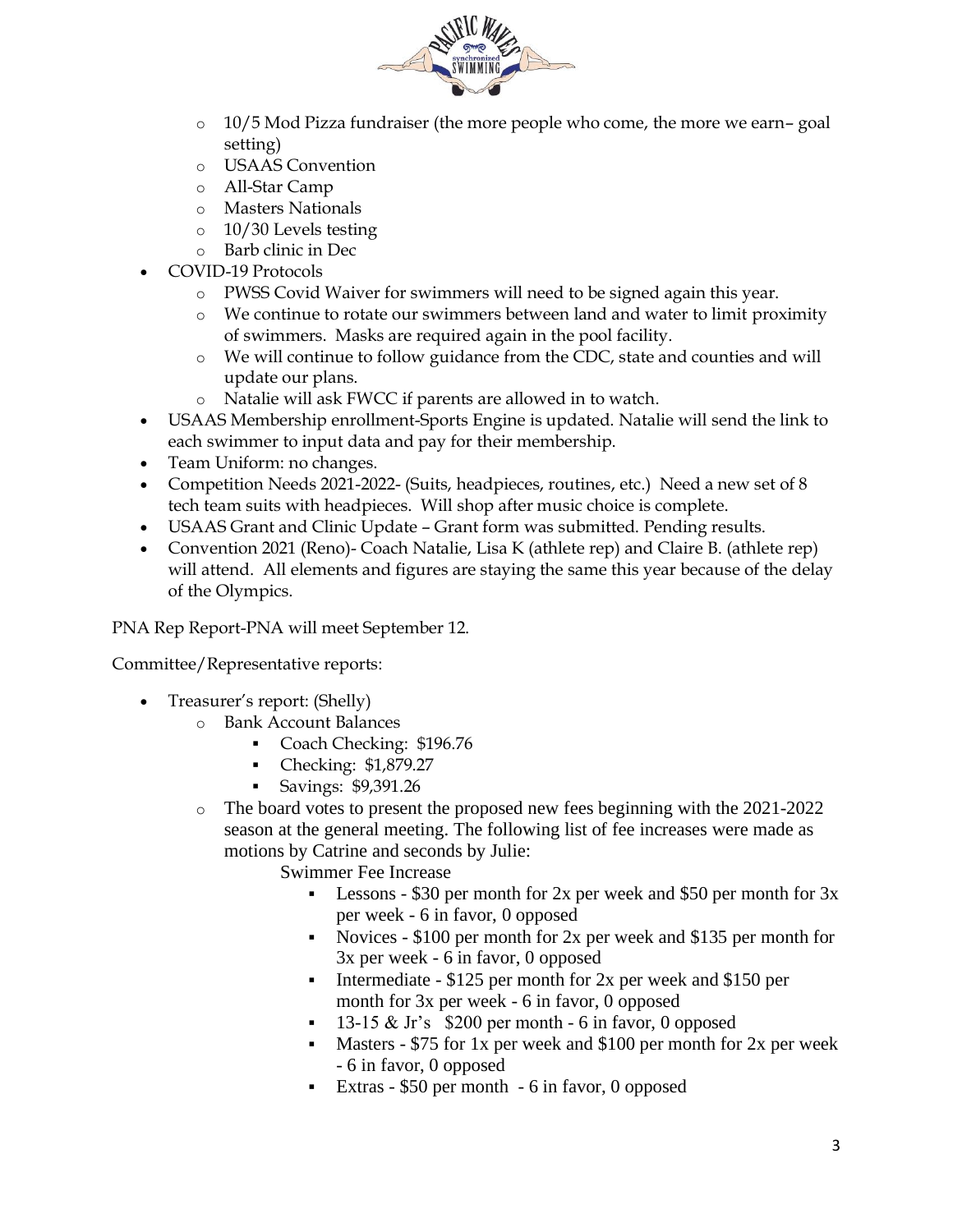

- Suit rental \$50 per season for used and \$60 per season for new to us suits - 6 in favor, 0 opposed
- Synchro-thon annual fee of \$250 for youth swimmer and \$70 for masters - 6 in favor, 0 opposed
- Trial fees Increase
	- Shelly moves and Natalie seconds to increase our trials fees during the month of September beginning with the 2021-22 season as follows. The vote was 6 in favor, 0 opposed:
		- $2x$  per week  $$100$  per month
		- $\sim$  3x per week \$150 per month
		- 4x per week \$200 per month
- o PayPal Payments the summer trial has been working well based on Michelle's directions. Bill Pay is also a good option.

VOTE: Catrine moves we allow our membership to pay via Paypal starting this season and that if there is a fee incurred, the member will reimburse the club for the fee. Shelly seconds. 6 in favor, 0 opposed.

- $\circ$  Coaches Pay/Expenses coaches toll expenses will not be reimbursed this season.
- o Stipend to send coach to National Team Trials due to current club financial constraints, we will eliminate the stipend for coach travel. We will revisit this annually based on the club's financial status.

VOTE: Julie motions. Lisa seconds. 4 in favor, 1 abstains, 0 opposed  $\circ$  Treasurer Training & Bookkeeper Update – Dorisel has working fewer than 10 hours per month during the trial period. The agreement was to pay her \$50 per month through August. Leslie moves to hire Dorisel as our bookkeeper starting in September with payment at \$5 per hour for hours worked up to a maximum of \$50 per month.

VOTE: Catrine motions. Shelly seconds. 6 in favor, 0 opposed.

- Fundraising Committee Report (Catrine)
	- o 2021-2022 Fundraising Events
		- Restaurant Take-Over Mod Pizza
		- Synchro-thon
		- Wreaths
		- $\bullet$  Other we will be looking for other options
- Recruitment Committee Report- N/A
- Social media/Marketing report (Lisa)
	- o General Flyer in progress
	- o Blossom Photos are now on Instagram
	- o Website Updates-videos and photos from Junior Olympics and Blossom have been updated on the website. The website has been updated with the term "artistic swimming (synchro)".
- Merchandise committee report
	- o Team Gear Update no changes